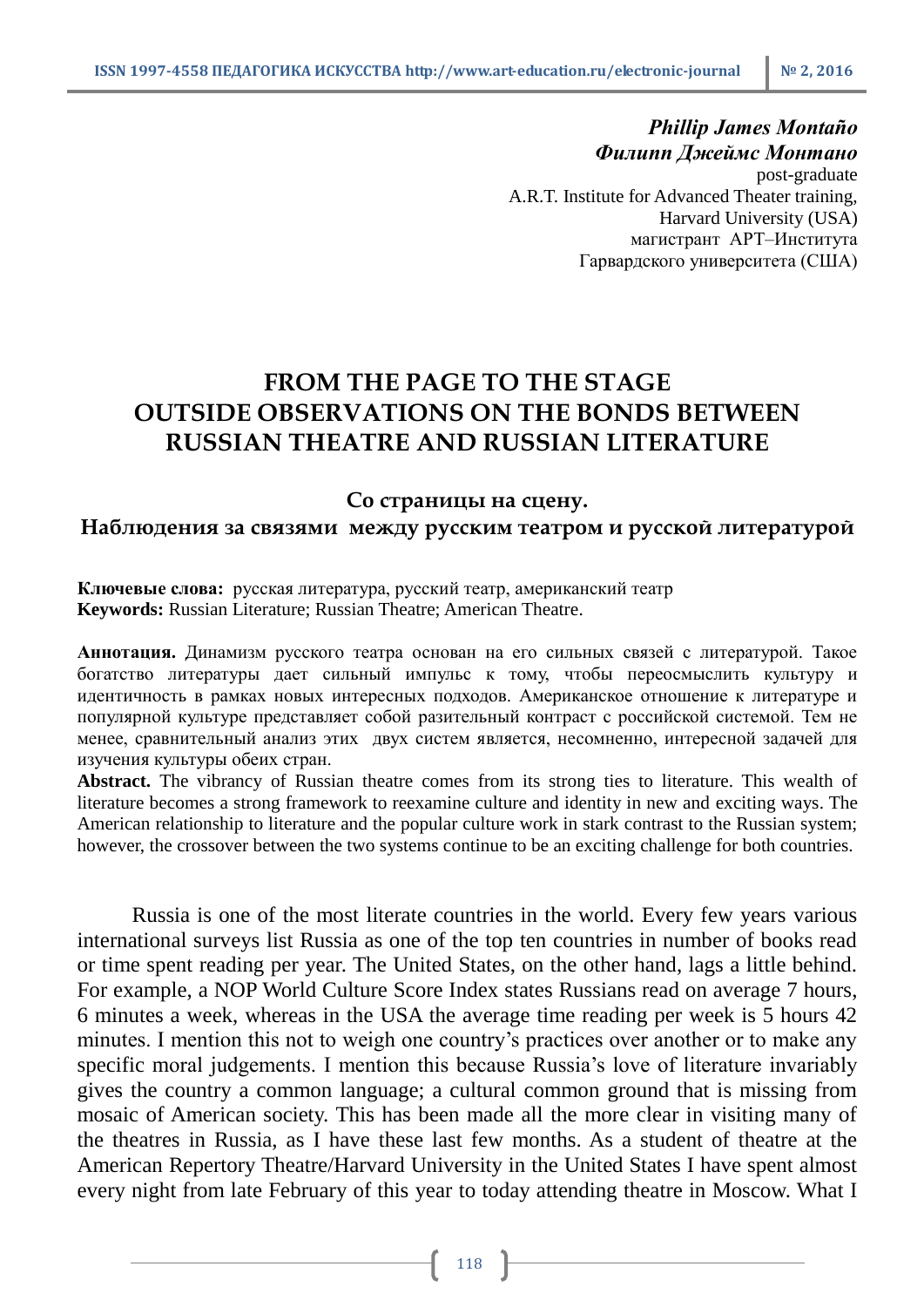have observed is that theatre here seems to be a natural extension of a Russian literary language and, therefore, has a different resonance in here than in the States.

The dissimilar theatrical language is obvious if one were to peruse the theatrical listings of New York and Moscow. First, where New York's primary theatrical offerings would be musicals or many small new plays, Moscow's would be plays based on famous books. Additionally, where multiple theatres in Moscow may be performing different versions of Chekhov's plays or Pushkin's Eugene Onegin, there are very few theatres in New York playing the same plays by the same author at the same time. This is important as both of these factors are tied to the literary tastes of each country.

The ties of Dostoyevsky, Tolstoy, Pushkin and Gogol bind the Russian soul to its literature. They are stories that most Russians have learned in schools. It is easy to see, then, why this language also forms the foundation of Russian theater. These works become adaptable to the stage and audiences come to see parts of their favorite novels play out on the stage. America's relationship to literature, however, is more complicated to say the least. First of all, America is a country made-up of people who do not all share the same history or language. For example, my own family comes from northern New Mexico where many people speak Spanish and have since before it became a state in 1912. Spanish is said to be fluently spoken in 13% of all American households. This may seem small but it highlights an interesting complication to any concept of "shared" anything in America: our ethnic diversity many times limits a common ground.

This limiting of common ground makes an establishing of a common literary (and theatrical) voice very difficult. And it also shapes what American theater focuses upon. The prevalence of musical theater in America is a small part of this, as the musical has created its own language in theater that surprisingly reaches across many communities in America- not perfectly and not always artfully. In our theatre, plays and musicals alike, this reframing and redefining of our diverse culture happens regularly. Much of the current drive of theaters in New York and in large parts of the U.S. is on new play development and specifically highlighting young voices that reflect a diversity of views. It is a constant drive in the U.S. to find a definition that is not so readily available to us in our literature.

Both Russia and America's theatrical systems are in constant flux. Young theaters in Moscow such as the Gogol Center are bringing about some new exciting works, while many are reframing the classics in new, clever ways. In America, modern musicals like Hamilton- a hip-hop musical about the founding of the country, with a very diverse cast-, Shuffle Along - about the creation of an all African-American musical in the 1920's- and Fun Home -a story of suicide and a young woman working through her sexuality- are challenging us to re-look at the musical theater form and encourage more diverse voices. In my opinion, the biggest challenge to the theatrical form in America is all of the

various other forms of media. That same NOP World Culture Score Index study said that Americans watch about 19 hours of television a week, compared to the 15 hours a week in Russia. Television programming in the U.S. has boomed in the last few years, providing a wide range of shows that are better reflecting the diversity of the country. This is also challenging theatre to also work to reflect the ever-changing American culture.